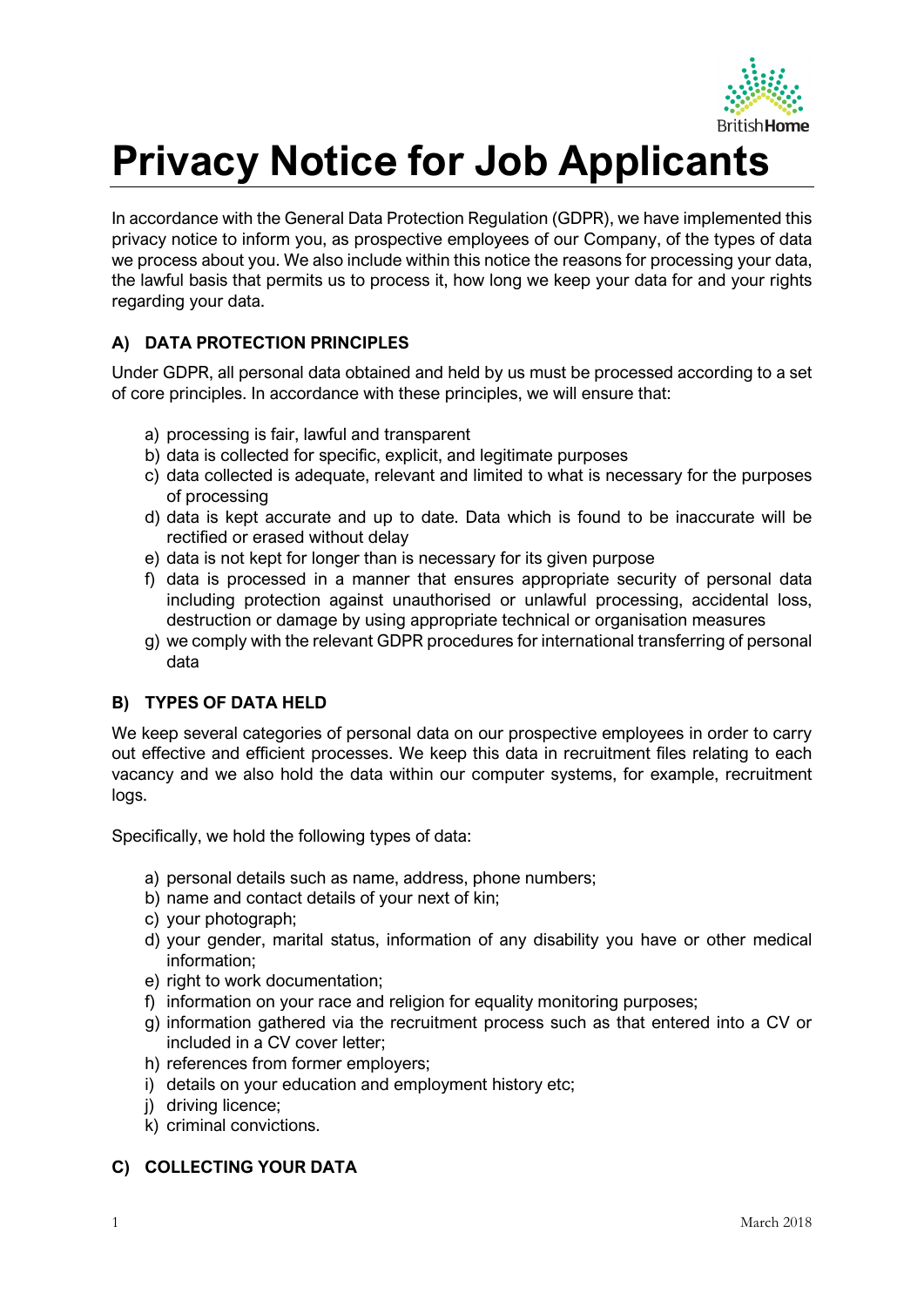

You provide several pieces of data to us directly during the recruitment exercise.

In some cases, we will collect data about you from third parties, such as employment agencies, former employers when gathering references or credit reference agencies.

Should you be successful in your job application, we will gather further information from you, for example, your bank details and next of kin details, once your employment begins.

#### **D) LAWFUL BASIS FOR PROCESSING**

The law on data protection allows us to process your data for certain reasons only.

The information below categorises the types of data processing we undertake and the lawful basis we rely on.

| <b>Activity requiring your data</b>           | <b>Lawful basis</b>      |
|-----------------------------------------------|--------------------------|
| Carrying out checks in relation to your right | Legal obligation         |
| to work in the UK                             |                          |
| Making reasonable adjustments for disabled    | Legal obligation         |
| employees                                     |                          |
| Making recruitment decisions in relation to   | Our legitimate interests |
| both initial and subsequent employment e.g.   |                          |
| promotion                                     |                          |
| Making decisions about salary and other       | Our legitimate interests |
| benefits                                      |                          |
| Making decisions about contractual benefits   | Our legitimate interests |
| to provide to you                             |                          |
| Assessing training needs                      | Our legitimate interests |
| Dealing with legal claims made against us     | Our legitimate interests |
| Preventing fraud                              | Our legitimate interests |

# **E) SPECIAL CATEGORIES OF DATA**

Special categories of data are data relating to your:

- a) health
- b) sex life
- c) sexual orientation
- d) race
- e) ethnic origin
- f) political opinion
- g) religion
- h) trade union membership
- i) genetic and biometric data.

We carry out processing activities using special category data:

- a) for the purposes of equal opportunities monitoring
- b) to determine reasonable adjustments

Most commonly, we will process special categories of data when the following applies: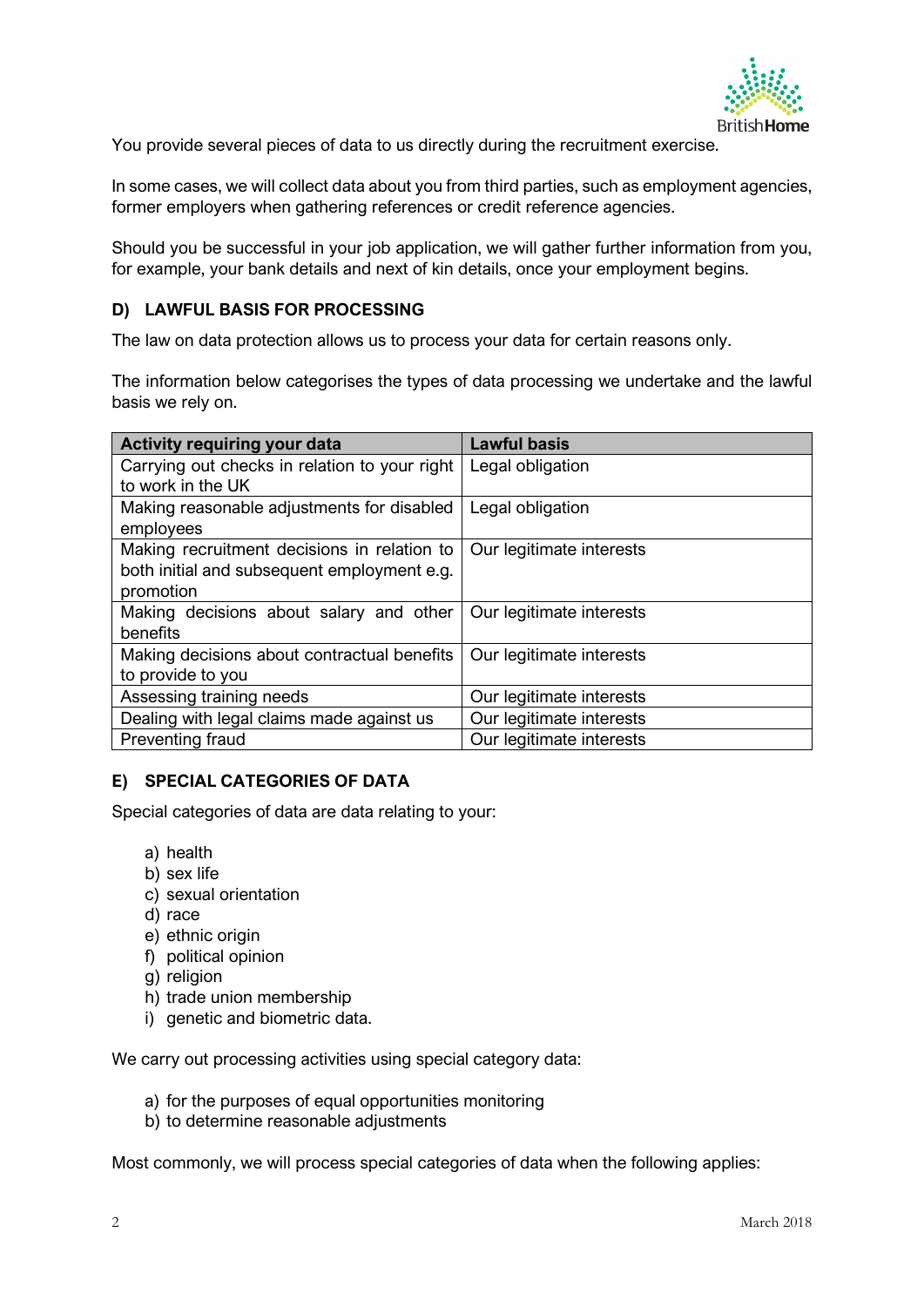

- a) you have given explicit consent to the processing
- b) we must process the data in order to carry out our legal obligations
- c) we must process data for reasons of substantial public interest
- d) you have already made the data public.

# **F) FAILURE TO PROVIDE DATA**

Your failure to provide us with data may mean that we are unable to fulfil our requirements for entering into a contract of employment with you. This could include being unable to offer you employment, or administer contractual benefits.

#### **G) CRIMINAL CONVICTION DATA**

We will only collect criminal conviction data where it is appropriate given the nature of your role and where the law permits us. This data will usually be collected at the recruitment stage, however, may also be collected during your employment. We use criminal conviction data to determine your suitability, or your continued suitability for the role. We rely on the lawful basis of lawful of legal obligation to process this data.

#### **H) WHO WE SHARE YOUR DATA WITH**

Employees within our company who have responsibility for recruitment will have access to your data which is relevant to their function. All employees with such responsibility have been trained in ensuring data is processing in line with GDPR.

Data is shared with third parties for the following reasons:

- Employment checks
- Legal compliance
- Payroll

We may also share your data with third parties as part of a Company sale or restructure, or for other reasons to comply with a legal obligation upon us. We have a data processing agreement in place with such third parties to ensure data is not compromised. Third parties must implement appropriate technical and organisational measures to ensure the security of your data.

We do not share your data with bodies outside of the European Economic Area.

#### **I) PROTECTING YOUR DATA**

We are aware of the requirement to ensure your data is protected against accidental loss or disclosure, destruction and abuse. We have implemented processes to guard against such.

#### **J) RETENTION PERIODS**

We only keep your data for as long as we need it for, which, in relation to unsuccessful candidates, is six months to a year.

If your application is not successful and we have not sought consent or you have not provided consent upon our request to keep your data for the purpose of future suitable job vacancies, we will keep your data for six months once the recruitment exercise ends.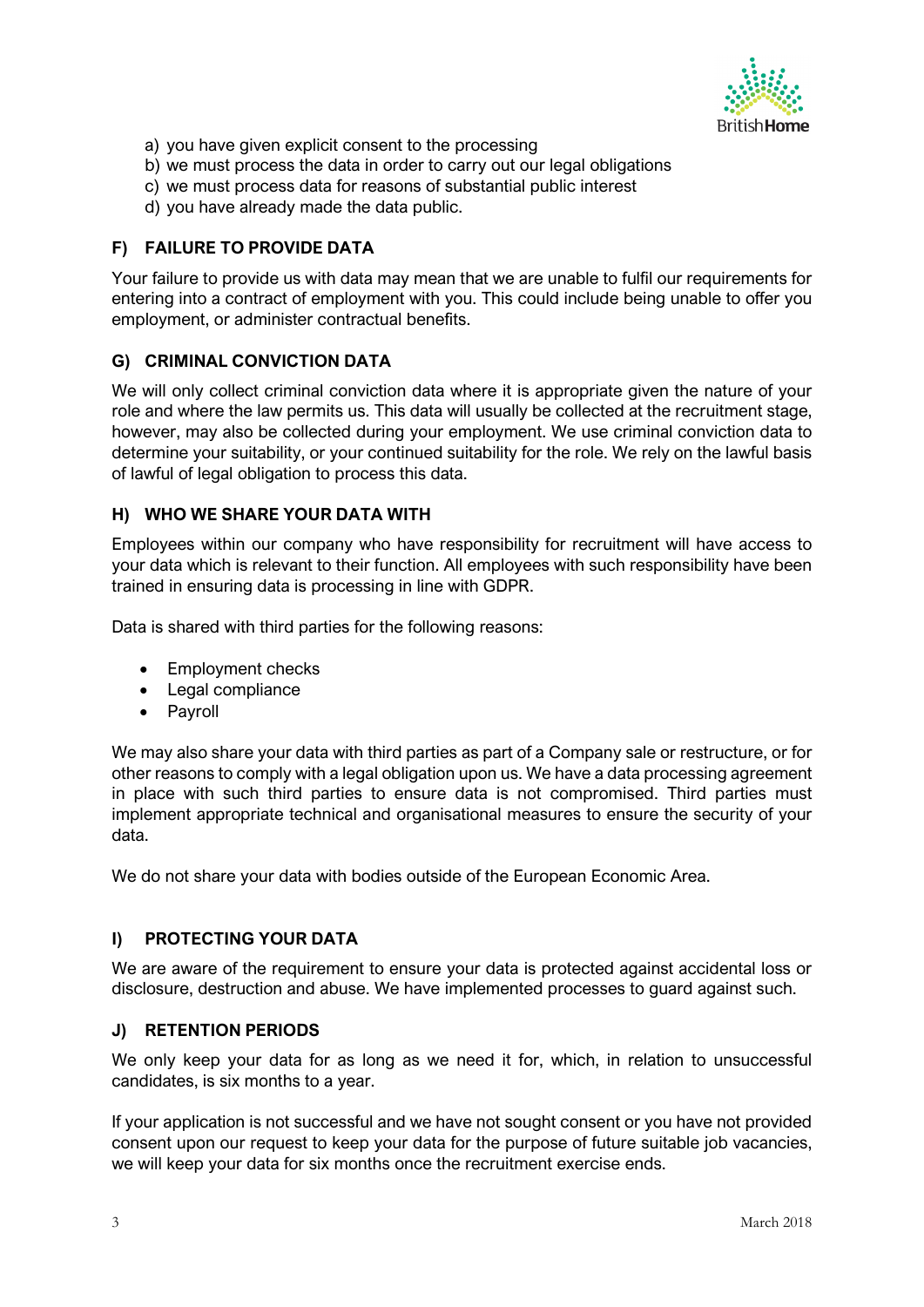

If we have sought your consent to keep your data on file for future job vacancies, and you have provided consent, we will keep your data for nine months once the recruitment exercise ends. At the end of this period, we will delete or destroy your data, unless you have already withdrawn your consent to our processing of your data in which case it will be deleted or destroyed upon your withdrawal of consent.

Where you have provided consent to our use of your data, you also have the right to withdraw that consent at any time. This means that we will stop processing your data and there will be no consequences of withdrawing consent.

If your application is successful, your data will be kept and transferred to the systems we administer for employees. We have a separate privacy notice for employees, which will be provided to you.

# **K) AUTOMATED DECISION MAKING**

Automated decision making means making decision about you using no human involvement e.g. using computerised filtering equipment. No decision will be made about you solely on the basis of automated decision making (where a decision is taken about you using an electronic system without human involvement) which has a significant impact on you.

# **L) YOUR RIGHTS**

You have the following rights in relation to the personal data we hold on you:

- a) the right to be informed about the data we hold on you and what we do with it;
- b) the right of access to the data we hold on you. We operate a separate Subject Access Request policy and all such requests will be dealt with accordingly;
- c) the right for any inaccuracies in the data we hold on you, however they come to light, to be corrected. This is also known as 'rectification';
- d) the right to have data deleted in certain circumstances. This is also known as 'erasure';
- e) the right to restrict the processing of the data;
- f) the right to transfer the data we hold on you to another party. This is also known as 'portability';
- g) the right to object to the inclusion of any information;
- h) the right to regulate any automated decision-making and profiling of personal data.

In addition to the above rights, you also have the unrestricted right to withdraw consent, that you have previously provided, to our processing of your data at any time. Withdrawing your consent means that we will stop processing the data that you had previously given us consent to use. There will be no consequences for withdrawing your consent. However, in some cases, we may continue to use the data where so permitted by having a legitimate reason for doing so.

If you wish to exercise any of the rights explained above, please contact Paul Osborne

#### **M) MAKING A COMPLAINT**

If you think your data rights have been breached, you are able to raise a complaint with the Information Commissioner (ICO). You can contact the ICO at Information Commissioner's Office, Wycliffe House, Water Lane, Wilmslow, Cheshire SK9 5AF or by telephone on 0303 123 1113 (local rate) or 01625 545 745.